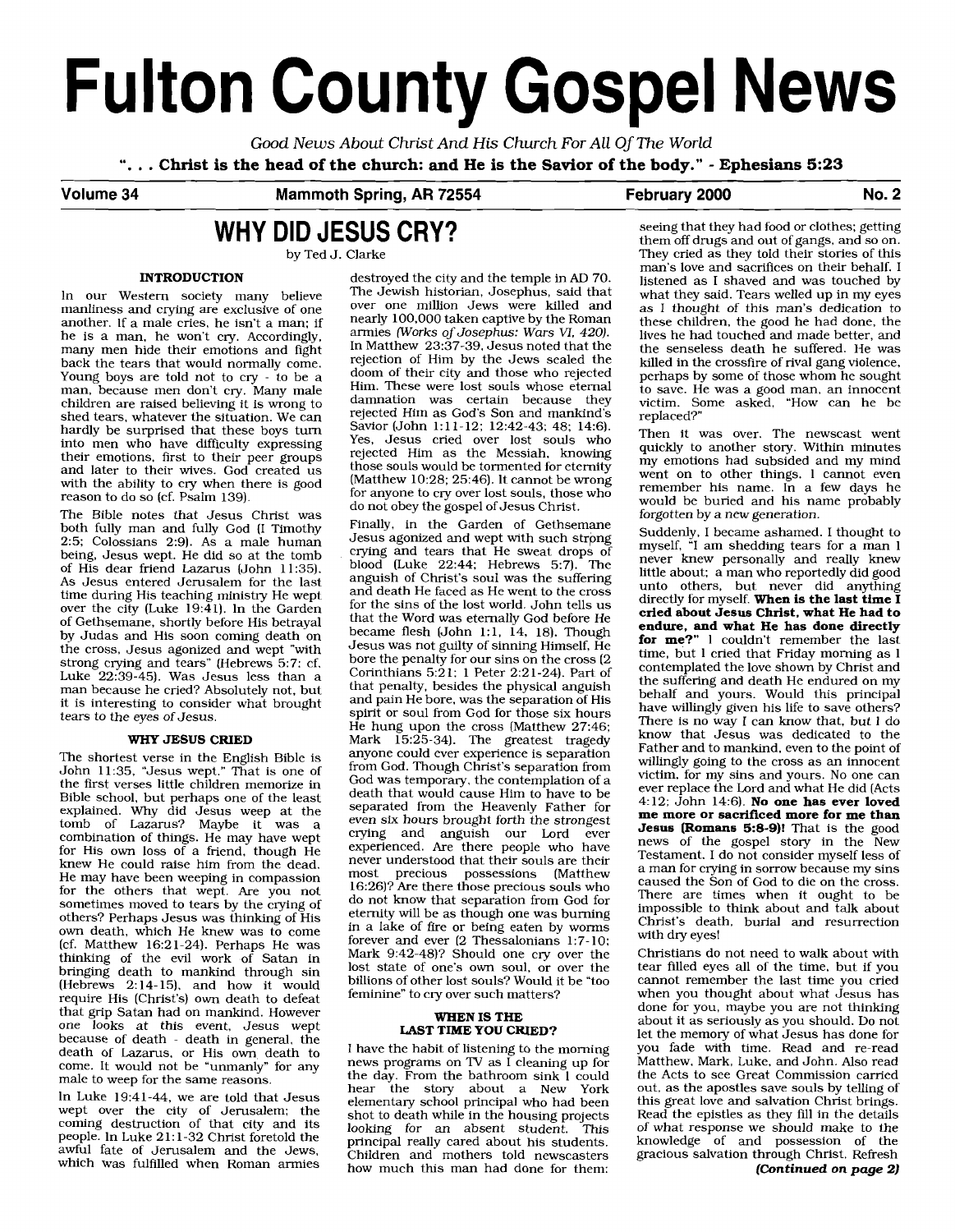#### **FULTON COUNTY GOSPEL NEWS**  USPS Publication #211780

is a Periodical publication issued monthly by the Church of Christ at Third and Bethel (P.O. Box 251), Mammoth Spring, **AR** 72554-025 1. **POSTMASTER: Please mail all changes of address to the above address.** 

**FCGN** is mailed free of charge to any who care to receive it. We will be happy to add any names to the regular mailing list. If you send in a name we must have a complete address. including number and street name, or R.R. or HCR number, plus box number, or a P.O. Box number and the **NINE DIGIT** ZIP **CODE.** This paper is supported by voluntary contributions for which we are grateful. Financial information will be furnished upon request. **Mail all address corrections or manuscripts to:** 

#### **FULTON COUNTY GOSPEL NEWS**  P.O. Box 251

Mammoth **Spring, AR** 72554

| TED J. CLARKE  EDITOR |  |
|-----------------------|--|
|                       |  |
|                       |  |
|                       |  |

your minds and sensitize your emotions as you reflect on the love and sacrifice of Jesus Christ. Remember the weekly memorial of the Lord's Supper that God gave to the church to keep us "in remembrance" of Christ's bodv and blood sacrificed for us  $(Acts 20:7; 1$  Corinthians 1 1 :23-29).

#### **CONCLUSION**

Have you **ever** been moved to tears by the love of Jesus? Are you **still** occasionally moved to tears when you concentrate on that love He has shown? When is the last time you were moved to tears by thinking of the only Savior, Jesus Christ?

Do the things that made Jesus cry also make you weep? Do you have tears in your eyes as you think of Satan bringing mankind into death through sin: does the prospect of lost souls dying, forever separated from God make you sob; do your eyes ever moisten or tears flow when you think of Jesus' agony in bearing the penalty for your own sins? Peter said that Christ is our example (1 Peter 2:21-22). and Paul said to imitate Christ (1 Corinthians 11:l). Have you shed tears in common with Jesus?

A most beautiful concluding thought on this topic is expressed by the song, "No Tears In Heaven." Also, Revelation 21:4 says, **"And God shall wipe away all tears from their eyes,"** and continues by saying that the things that cause sorrow and tears on earth will be totally missing from heaven! Those who cry on earth as Jesus cried will never cry again. Those who are not moved to faith and obedience by the matters which caused the Lord to cry will be cast into the outer darkness where there will be "weeping and gnashing of teeth" for eternity (Matthew 25:30, 46).

## **SOLD FOR ONE MORSEL OF MEAT**

by Victor M. Eskew

"For ye are all children of God by faith in Christ Jesus. For as many of you as have been baptized into Christ have put on Christ. There is neither Jew nor Greek, there is neither bond nor free, there is neither male nor female: for ye are all one in Christ Jesus. And if ye be Christ's, then are ye Abraham's seed. and heirs according to the promise" (Gal. 3:26-29). When one obeys the gospel, that person becomes a child of God. As children, we are heirs, that is, we have promise of an inheritance. That inheritance is due to our unique birthright.

In a time long past. two brothers were born, twins. Throughout their lives they struggled with one another. One boy was a home body. The other was an outdoorsman. Having returned from a long hunt, the outdoorsman was extremely hungry. When he entered his home, his brother had prepared a delicious pot of soup. When the older brother asked for a portion of the soup, the younger brother told him he could gladly have some if he would sell his birthright. Reasoning that if he did not get food he would die anyway, and his birthright would profit him nothing, he agreed to the sale. At that point in time, Esau lost many rewards that came from possessing the birthright. He sold a precious possession for a morsel of meat (cf. Genesis 27).

The writer of the epistle to the Hebrews picked up on this Old Testament narrative. He wrote: "Looking diligently lest any man fail of the grace of God; lest any root of bitterness springing up trouble you, and thereby many be defiled; lest there be any fornicator, or profane person, as Esau, who for one morsel of meat sold his birthright" (Heb. 12:15-16). The inspired writer understood that what happened to Esau could easily happen to God's children. For a small, meager sum they could give up the blessing that comes from being a child of God.

Sadly, many in the church are selling their birthrights for a morsel of meat. For some the morsel is a night of pleasure in the arms of one to whom they are not married. For others, it is some worldly project that will one day be destroyed. For still others, it is some unlawful form of recreation such as alcohol, drugs, gambling, pornography, dancing, or revelry. Others are selling their birthrights for bad peer<br>groups. gangs. and unhealthy groups, gangs, and unhealthy boyfriend/girlfriend relationships. Other morsels of meat consist of riches, relaxation, and retirement.

The IIebrew penman encouraged his readers to "look diligently" at their lives. We must do the same. Are you selling your birthright? Is the trade really worth it? Will it benefit you in the hereafter? Some of us need to answer these questions honestly. Before you close that deal with Satan, take the contract back, and tear up the deal. Make your place sure and secure in the family of God.

> 400 Cheny Road Paragould, **AR** 72450

# ~~~~~ - **SALVATION IN CHRIST**

Bible Lesson Number Six

'mou **art** the Christ. .. " is the confession that Peter made **(Matthew** 16:16). The world Christ means anointed, a king. The Hebrew word is Messiah. The nation of lsrael looked for the King, the offspring of David. Both the Jews and the Samaritans looked for the Messiah **(John** 7:42; **John**  4:25). They did not, for the most part, believe that Jesus was the Christ. Jesus himself confessed that He was the Christ before the High Priest **(Matthew** 26:63-65) and before Pilate **(Mark 15:2** esp. NIV).

Paul explained that the promise to Abraham and his "seed" concerned the "Christ" **(Galations** 3: 16). Peter identified Jesus as "both Lord and Christ" **(Acts**  2:36).

'To be in Jesus Christ is to be the recipient of "dl spiritual blessings" **(Ephesians** 1:3) including redemption and the forgiveness of sins **(Romans 3:24: Ephesians 1:7: Colossians 1:4)**. Furthermore, there is no salvation in any other **(Acts** 4:12).

#### **How does one get INTO Christ Jesus?**

**Galatians** 3:26 says: "For ye are all the children of God by *faith* in Christ Jesus." In the context of this verse, Paul had contrasted the Law and the Faith. The term faith, as used here, refers to the entire system of the gospel as preached by the inspired men. Jude also used the word in the same manner when he wrote that Christians ". . . should earnestly contend for the faith **which was** once delivered unto the saints" **(Jude** 3). It is not just mental acceptance that justifies. If it were the rulers would be saved who believed (mentally only) on Jesus. but, would not confess him because ". . . they loved the praise of men more than the praise of God" **(John** 1242. 43). The implication is, of course, that they did not have the "praise of God." In addition to that, even the devils would be saved because they also believe **(James** 2: 19).

Without repentance we will perish **(Luke**  13:3). God has commanded all men everywhere to repent **(Acts** 17:30). Repentance is "unto life" (Acts 11:18).

Confessing Jesus to be the Christ, the Son of God is also a requirement if one expects to obtain "the praise of God" **(John** 12:42. 43). Jesus said we should confess Hinl **(Matthew** 10:32, 33). Paul, by inspiration wrote that the confession is made "with the mouth" **(Romans** 10:9, 10).

Having heard the gospel of Jesus Christ, believed it, repented of sin and confessed Him, one is then baptized INTO Him **[Romans** 6:l-6). This is also shown in the very next statement which follows **Galatians** 3:26. "For ye are all the children of God by faith in Christ Jesus. For *as* many of you as have been *baptized into Christ*  haveput on Christ" **(Galatians** 3:26. 27).

Faith in God and obedience to His word have been required in every dispensation. But, the faith and obedience of those who lived before Jesus died, was buried and raised from the dead did not provide for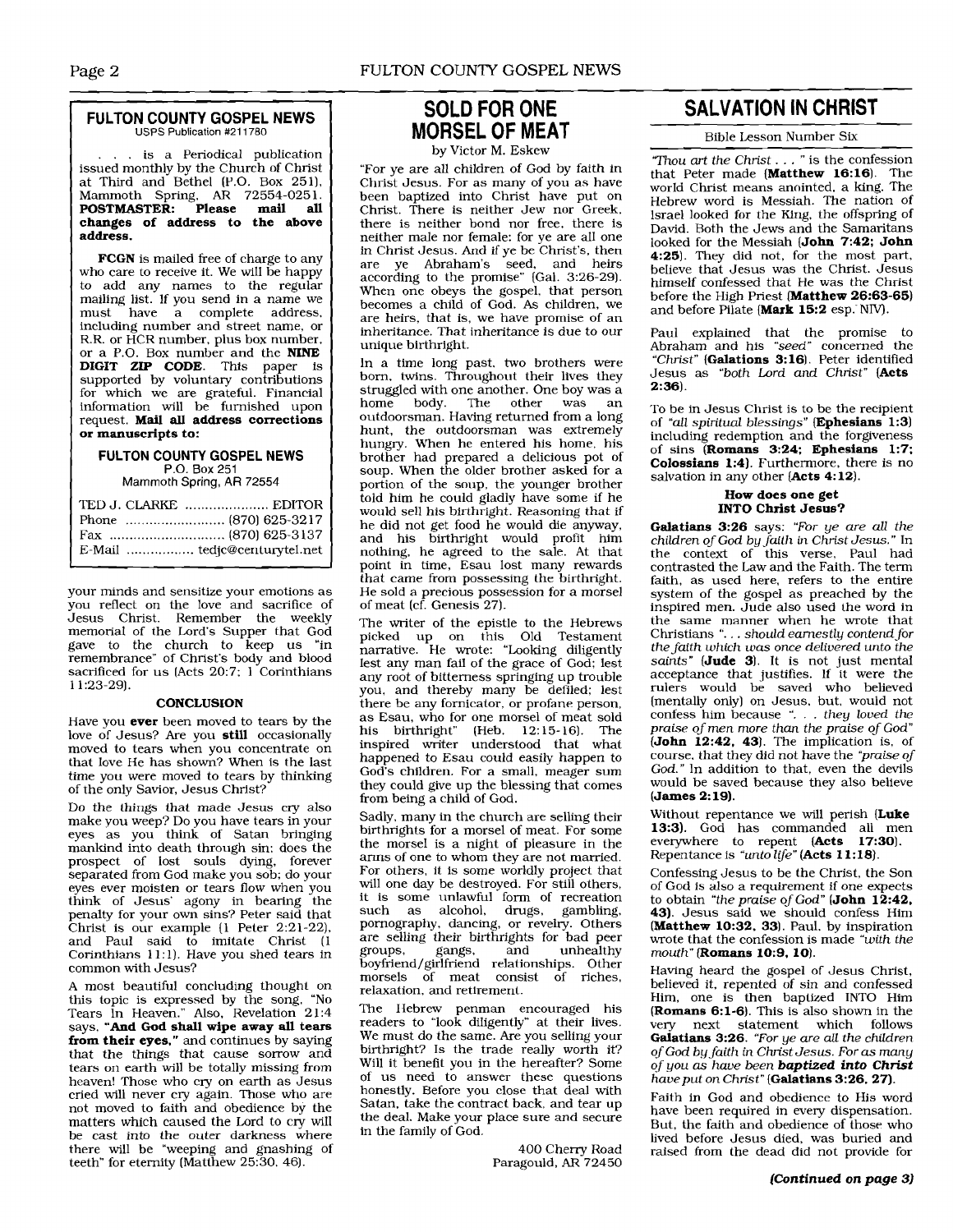them forgiveness until Me came and shed His blood (Hebrews 9:15).

A synecdoche is "a figure of speech by which a part is put for the whole (as fifty sails for fifty ships) . . . " (Webster). Obviously, if an item were not a part of the whole, it could not be used to stand for the whole. In the case of what is necessary to get into Christ, to obtain the forgiveness of sins, to be redeemed, etc., if something were not required at all, it could not be used as a figure of speech to stand for the entirety of what is required. Those that "*hear"* Jesus, shall live (**John 5:25**). Those who "believe" in him will have everlasting life (John 3:16). God granted "repentance" unto life" to the Gentiles  $(Acts'11:18)$ .<br>Those who "confess" Jesus obtain Those who "confess" Jesus, obtain salvation (**Romans 10:9, 10**). "Baptism" saves us (1 Peter 3:21). Of course, all of these must be done in order for any one of them to be effective for our salvation in Christ. Also, there must be love for God and man. Without these things, one cannot be IN Christ. Outside of Christ, one is lost.

#### Questions

- 1. What is the meaning of the word "Christ"?
- 2. Who is the "seed" of Abraham in whom all people will be blessed?
- 3. Give two ways in which the word "faith" is used in the Bible.
- 4. Where is salvation? In what location?
- 5. What is a synecdoche?
- 6. What must be true of any item before
- it can used as a synecdoche?
- 7. How does one get INTO Christ?
- 8. Can one be saved outside of Christ?
- 9. What must be in the heart of everyone who truly wants to please God?

#### **"WHAT IF?''**

#### by Wayne Brewer

What if your life was about to end and you knew eight hours in advance? Would you make some changes? Would you mend some fences? Would your attitude toward others change?

What if you knew the next time you see a lost friend or family member it would be the last opportunity you would have to proclaim the Gospel to them? Would you still feel uncomfortable about proclaiming God's plan of salvation to them? Or would you be eager and prepared?

What if the next three words you spoke were going to be your last three words to someone who has not obeyed the Gospel and you knew in advance they would be? Would you say, "I love you" or "Obey the Gospel"?

What if your next prayer was going to be your last and you knew it? Would its contents be of wanting of repentance and thanksgiving?

What if the next time the collection was taken would be your last opportunity to give back part of what you have been blessed with? Would you give more?

What if the next song of praise was your last chance to praise God in song and you knew it? Would you give more thought to the words as you sang?

What if the next sermon you hear would be your last and you knew it? Would you pay closer attention?

What if you only had one more hour to study God's word? Would you make the most of it?

What if judgment day was today? Would you be ready? If not, get ready. Because it could be ! !

All of these "What Ifs" will be reality and perhaps sooner than we think!

> 291 White Oak Rd. Enola, AR 72047

#### **IS REINCARNATION THE TRUTH?**

#### by Marvin Rickett

Reincarnation is the belief that after this life, one will be reborn into another life on earth; and some in this life lived as another person in a previous life. In a survey taken a decade ago, nearly one in four Americans said they believed in reincarnation. It may be more than that now. Where do people in a "Christian nation" come up with such an idea? It certainly does not come from Christian teaching. It has infiltrated from Eastern religions, but it is based chiefly upon the reasoning: "If I don't get it right the first time around, I will have another chance."

It is not a new belief. It was introduced into organized religion by the Hindus and later the by the Buddhists. Some believed it in New Testament times: Hence the Nero redivivus myth - that Emperor Domitian was a reviving of Nero, the beast of Revelation who received the deadly wound and survived: "the beast that was, and is not, even he is the eighth, and is of the seven" (Revelation 17: 1 1).

Is reincarnation the truth? Or is it just a product of fertile human imagination? The only sure information we have of life before or beyond this life is the Bible. It is the Word of God. If reincarnation is the truth, the Bible will somewhere reveal, confirm and support it. Where is it? Its proponents who claim affiliation with the Christian religion are hard-put to find any Bible support.

Some appeal to Job 1:21, 22, where Job says, "Naked came I out of my mother's womb, and naked shall I return thither." They reason: If Job is to return to a womb, it means he will be reborn into another, later life. He says no such thing! If he were speaking literally, it would have to be his own mother's womb he returns to. Actually, he is saying that he can't take this world's goods with him when he leaves this life, so what if he is deprived of them now? He says nothing of another life.

Others think they find an allusion to reincarnation in Jeremiah 1 :4, 5, where the Lord tells Jeremiah, "Before I formed thee in the belly I knew thee" (1:5). They reason that if God knew Jeremiah before he was conceived, then He must have known him in a previous life. This is reading too much into the passage. It is not speaking about a previous existence but of the foreknowledge of God. "For whom he did foreknow, he also did predestinate. . ." (Romans 8:29).

Some read in Psalm 139: 13- 16, "thine eyes did see my substance, yet being unperfect; and in thy book all my members were written, which in continuance were fashioned, when as yet there was none of them:" and think they see reincarnation. But nothing in the passage speaks of a previous life.

Others try to find reincarnation in Galatians 1: 15, 16, where the apostle Paul says that God "separated me from my mother's womb." But this says nothing of a previous life. His existence began in the womb. God separated Paul from his mother's womb to preach Christ to the heathen.

Perhaps the Scripture they use most in their vain attempt to find support for the doctrine of reincarnation is Matthew 11:14. "And if ye will receive it, this is Elias, which was for to come." Combining this with Malachi 4:5, 6, they conclude: "See, John the Baptist is the reincarnation of Elijah!" "If you will receive it" means if you understand and accept reincarnation you will know that John is actually a reincarnated Elijah! There are two insurmountable conclusion: (1) Elijah's appearance on the mount of transfiguration **after** this declaration - he still retained his identity; and (2) the correct interpretation is back in Luke 1:17 - John came in the spirit and power of Elijah. It wasn't a literal reincarnation at all. John was like Elijah.

The fact is, there is just no evidence in the Bible that there is such a thing as reincarnation. There is the absence of anyone who had a previous life or will have a future life on earth. On the other hand, the Bible urges folks to live this one life righteously, soberIy and godly (Titus 2: 1 1,  $12$ ). It plainly implies that there will be no second chance. Abraham told the rich man, "thou in thy lifetime" had all the chance you willget (Luke 16:25-31).

There is one verse that forever refutes the theory of reincarnation. Hebrews 9:27 says, "And as it is appointed unto men once to die, but after this the judgement." reincarnation were a fact, a man would die many times - after each incarnation. lnstead of another earthly life following death, there is only the judgment. Just as surely as Jesus suffered only once on the cross for the sins of the many (Hebrews 9:28), so each person lives and dies only once.

May a Christian believe in the doctrine of reincarnation with no harm done? Surely, the honest person is going to believe only that for which he has adequate evidence. (Testimonials of those who "think" they have memories and impressions from a former life are not adequate evidence.) The doctrine of reincarnation is not harmless! It causes folks to procrastinate, to put off doing right because they think they will have a second chance in another life. This is fatal thinking! It builds a false hope - the hope of another chance when there is none. It causes people to speculate idly about another life when their time could be better spent pursuing their present duty. Since we go through life only once, we rnust be concerned with getting it right, now, the first (only) time through.

No, reincarnation is not the truth. It has no reality. It does not happen!

> P.O. Box 159 Bay, AR 7241 1